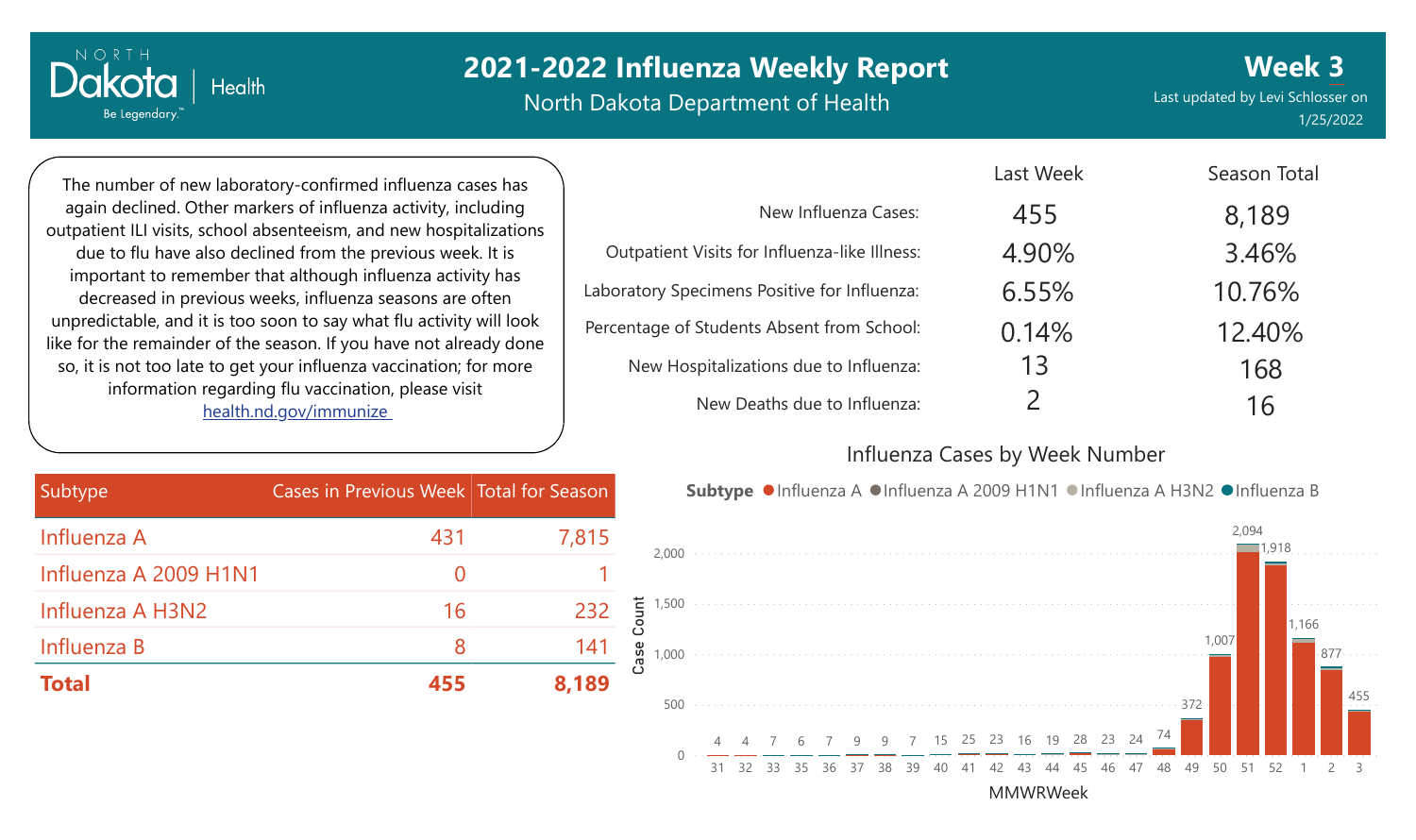

### **2021-2022 Influenza Weekly Report** North Dakota Department of Health

**Week 3** Last updated by Levi Schlosser on 1/25/2022

Laboratory-confirmed influenza is a reportable disease in North Dakota. Influenza "cases" include people that have tested positive for influenza in a healthcare setting. It does not include people with influenza who did not seek healthcare, or were diagnosed without a lab test, which is common. The true number of people in North Dakota is underrepresented, but case data allows us where influenza is circulating and in what populations. It also provides context regarding how the current season compares with previous seasons. Find more information about cases on ndflu.com

Influenza Cases by Gender





Total Influenza Cases by County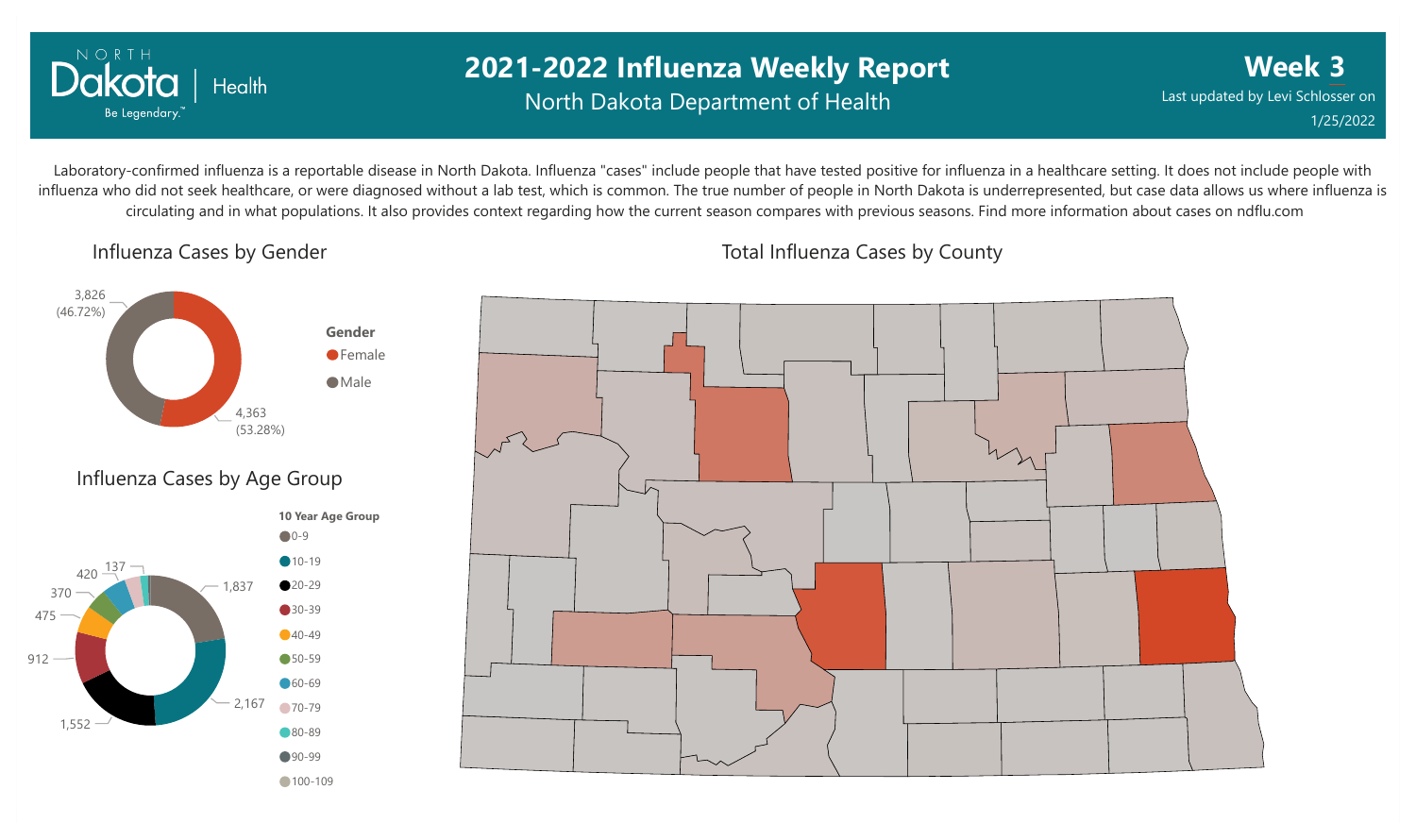

New Weekly Hospitalizations

Total Hospitalizations for Season

Flu Deaths

Pneumonia/Flu Deaths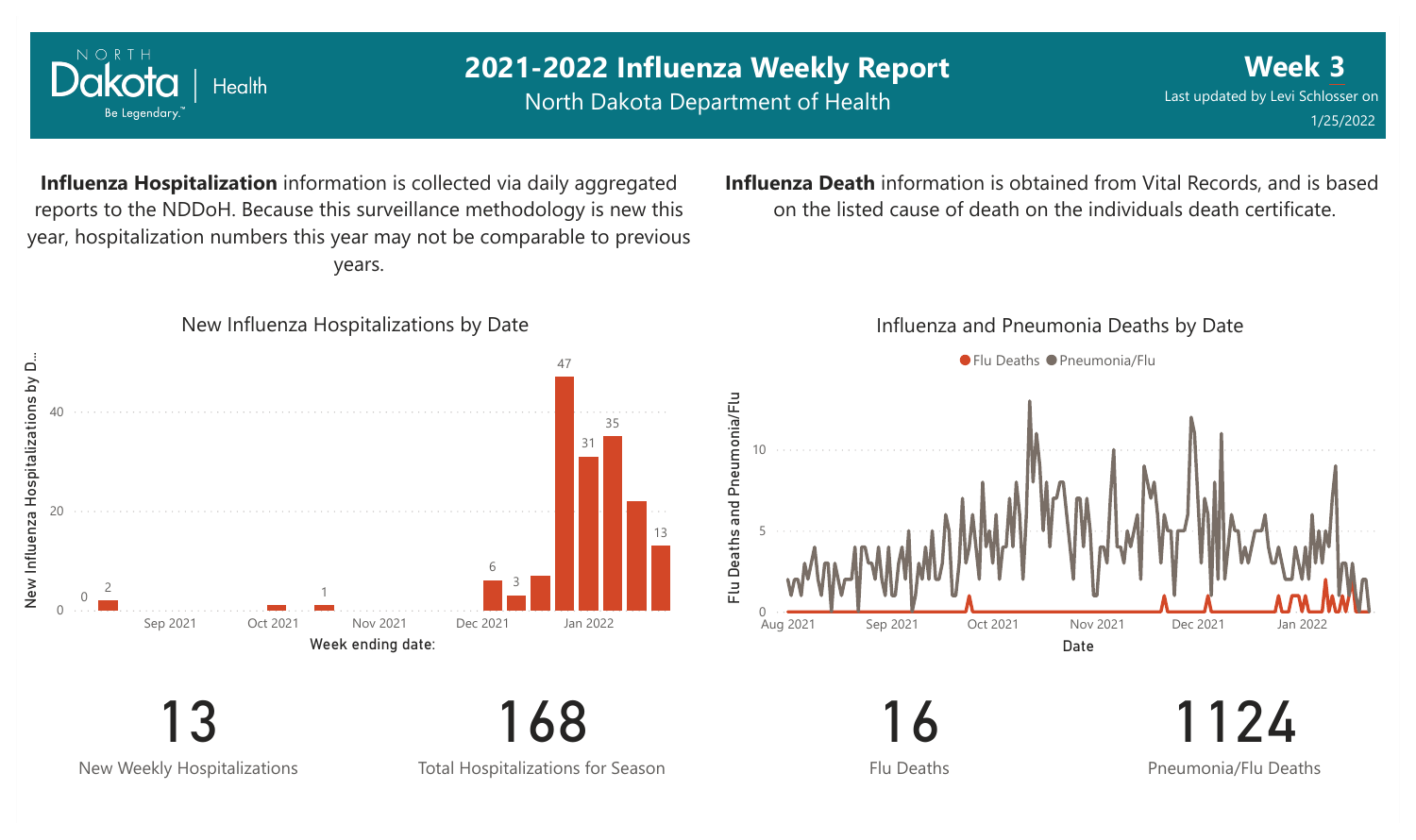

## **2021-2022 Influenza Weekly Report**

North Dakota Department of Health

**Week 3** Last updated by Levi Schlosser on 1/25/2022

**Outpatient Influenza-like Illness (ILI)** The NDDoH participates in the national U.S. Outpatient Influenza-like Illness Surveillance Network (ILINet). Data from participating outpatient providers in north Dakota are pooled to create a state-wide estimate for the weekly percent of healthcare visists due to influenza-like illness (ILI). Patients presenting with a fever of 100 degrees or greater AND a cough and/or sore throat are considered to have ILI. For more information [on state and national ILINet data, see FluView](http://fluview%20interactive/)

Interactive



| <b>Week Ending Date:</b><br>▲ | Total # of Patients Seen for Any Reason Percent ILI |       |
|-------------------------------|-----------------------------------------------------|-------|
| Saturday, December 18, 2021   | 3,083                                               | 3.80% |
| Saturday, December 25, 2021   | 4,292                                               | 7.55% |
| Saturday, January 01, 2022    | 7,140                                               | 8.28% |
| Saturday, January 08, 2022    | 536                                                 | 8.21% |
| Saturday, January 15, 2022    | 4,014                                               | 5.88% |
| Saturday, January 22, 2022    | 3,633                                               | 4.90% |
| <b>Total</b>                  | 22,698                                              | 6.56% |

**Sentinel Laboratory Data** The NDDoH receives influenza and RSV testing data from participating sentinel laboratories across the state. The total number of positive tests and the total number of tests conducted are reported and used to create a state-wide percent positivity statistic. For influenza, percent positivity of 10% or greater indicates 'season level' influenza activity.



| Week ending date:           | Total # of Specimens Tested Flu Positivity RSV Positivity |        |        |
|-----------------------------|-----------------------------------------------------------|--------|--------|
| Saturday, December 18, 2021 | 2,219                                                     | 22.71% | 9.15%  |
| Saturday, December 25, 2021 | 2,564                                                     | 28.59% | 5.76%  |
| Saturday, January 01, 2022  | 3,226                                                     | 24.21% | 11.69% |
| Saturday, January 08, 2022  | 5,259                                                     | 10.76% | 1.21%  |
| Saturday, January 15, 2022  | 5,441                                                     | 7.28%  | 1.58%  |
| Saturday, January 22, 2022  | 2,016                                                     | 6.55%  | 1.14%  |
| <b>Total</b>                | 20,725                                                    | 15.02% | 3.61%  |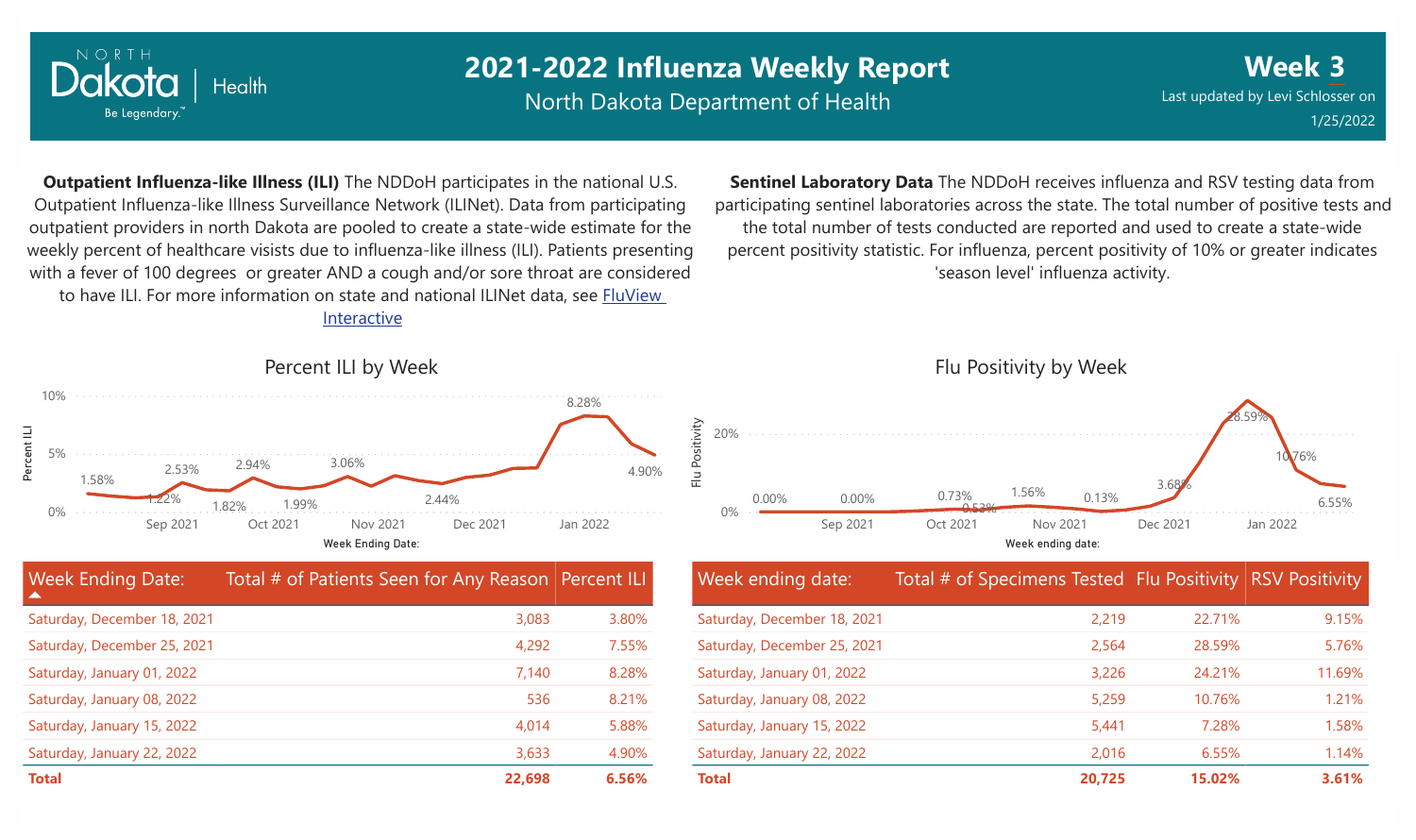

### **2021-2022 Influenza Weekly Report** North Dakota Department of Health

During the influenza season, increases in the **school absenteeism** data cab be used as an early indicator for influenza circulation. The NDDoH received absenteeism data from a majority of schools in the state. Data here include absences for all reasons.



| <b>Week End Date</b>        | <b>Total Enrollment Percent Absent</b> |        |
|-----------------------------|----------------------------------------|--------|
| Saturday, December 25, 2021 | 103,637                                | 13.63% |
| Saturday, January 01, 2022  | 4,988                                  | 0.42%  |
| Saturday, January 08, 2022  | 124,624                                | 18.08% |
| Saturday, January 15, 2022  | 123,553                                | 0.55%  |
| Saturday, January 22, 2022  | 124,120                                | 0.14%  |

During the influenza season, **influenza outbreaks** are common anywhere people gather, including schools, child care centers, long-term care facilities, and health care facilities. Outbreaks of influenza or influenza-like illness may be reported to the NDDoH. The following outbreaks have been reported this season.



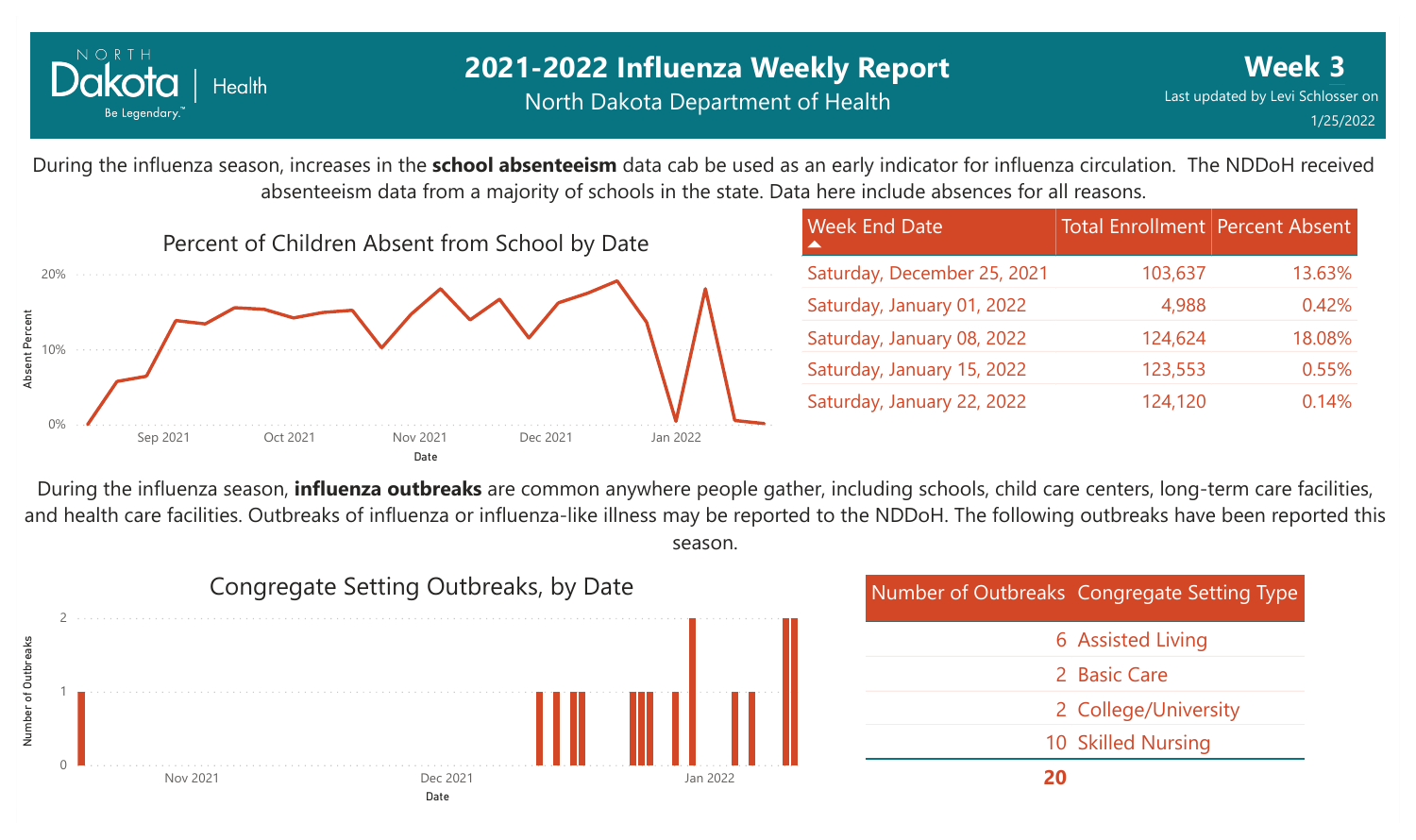

### **2021-2022 Influenza Weekly Report** North Dakota Department of Health

**Week 3** Last updated by Levi Schlosser on 1/25/2022

Statewide Doses Administered

**Influenza vaccine doses administered** data from the North Dakota Immunization Information System (NDIIS) includes all administered doses of flu vaccine documented in the NDIIS to records with a North Dakota address. Adult immunizations do not have to be reported to the NDIIS so there may be more influenza vaccine doses being administered that are not reported to the NDIIS. Age groups are determined base on age at time of vaccination.



#### Doses Administered by Age Group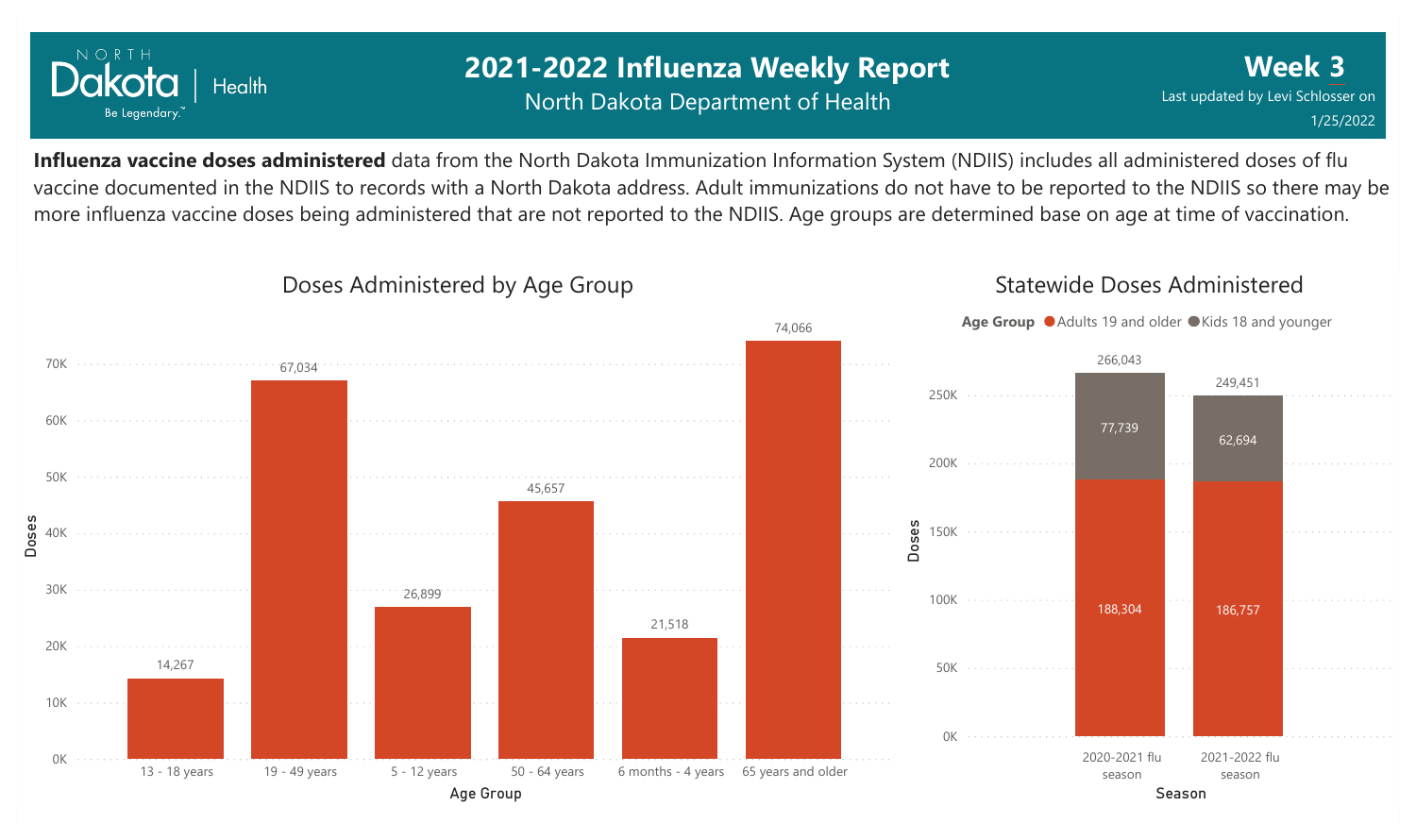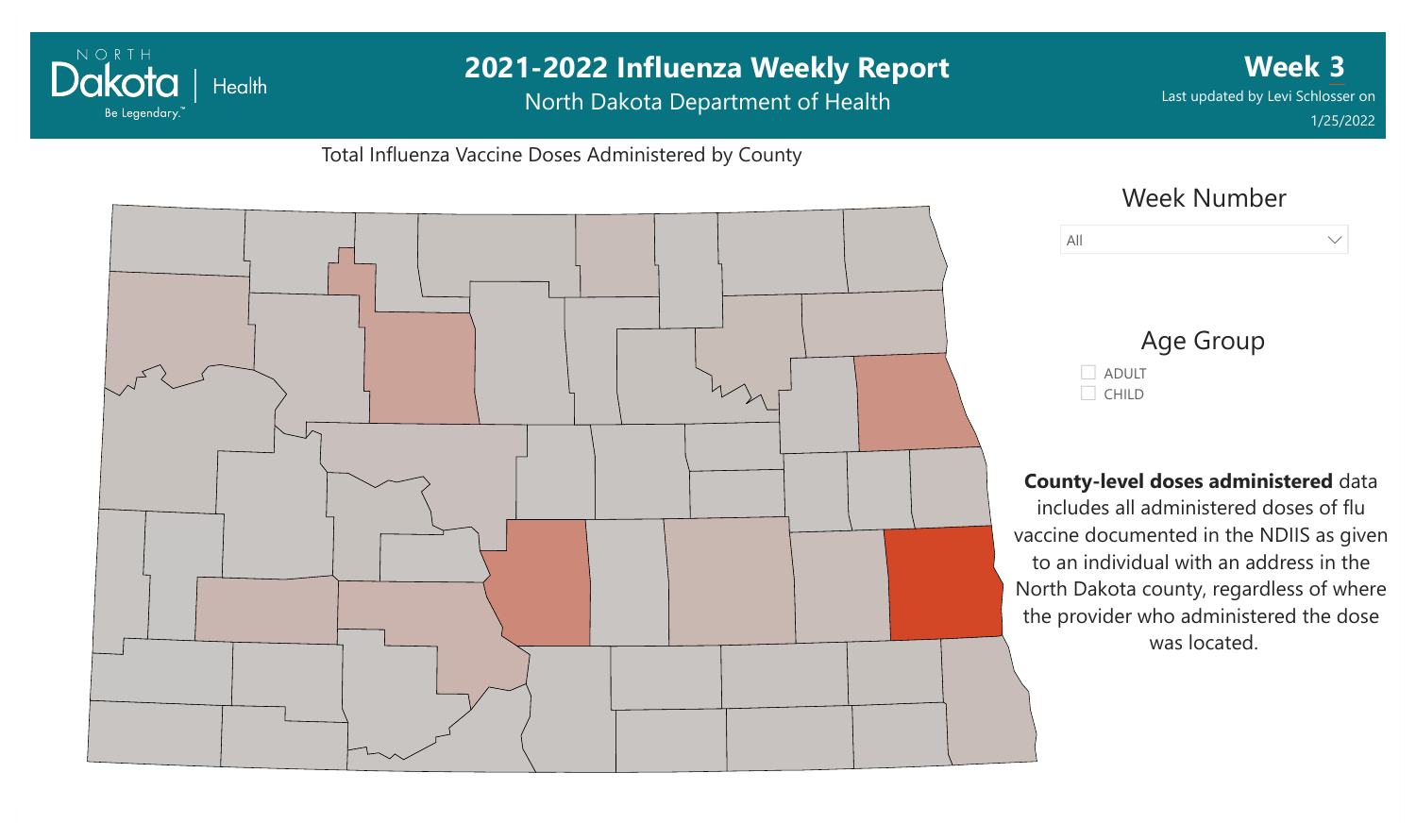#### NORTH Dakota **Health** Be Legendary.

# **2021-2022 Influenza Weekly Report**

North Dakota Department of Health



NDIIS data can also be used to estimate the percent of North Dakotans in each age group that have received at least one dose of influenza vaccine so far this flu season. NDIIS records included in **statewide coverage rates** must have a North Dakota address.

Adult immunizations do not have to be reported to the NDIIS so adult coverage rates may be higher.

### Statewide Flu Coverage for Adults >= 19